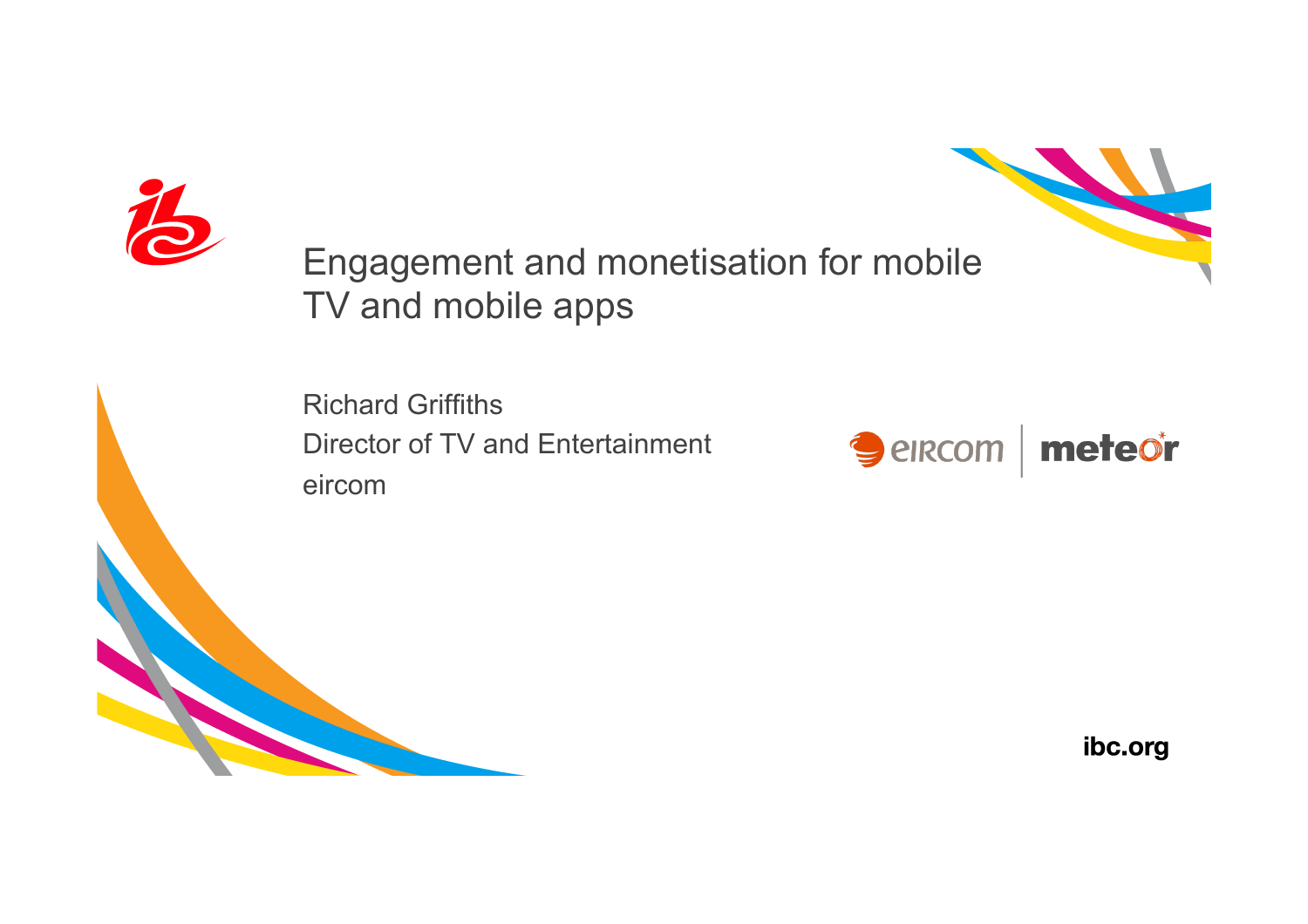

### Agenda

- A brief history of mobile functionality
- The role of mobile for the customer
- The role of mobile phone in the three-screen proposition

**And finally, the Big Question the industry needs answering** 

• Is Apple the only one who can make real money from these things?

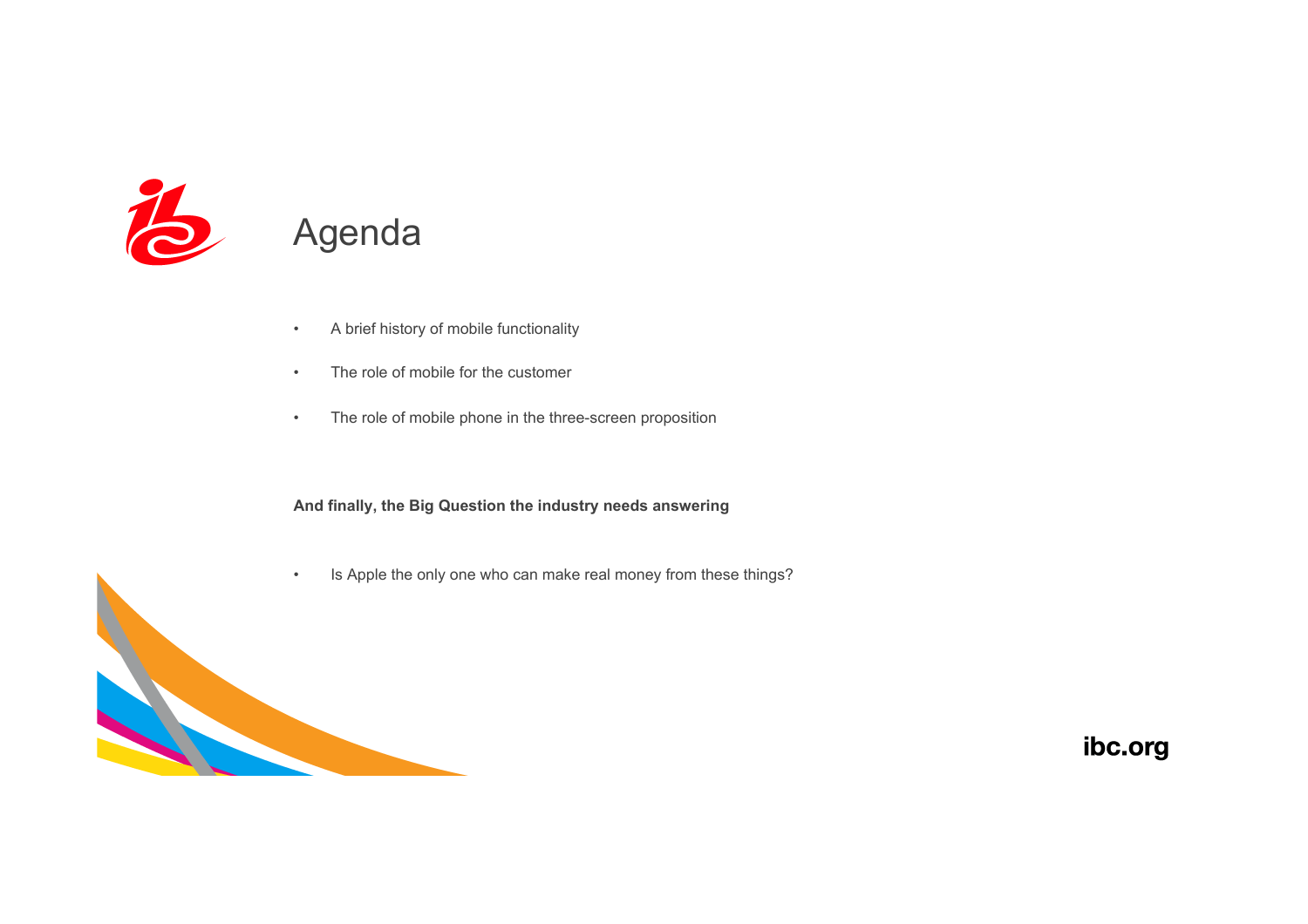

# A brief history of mobile functionality











- Phase One: Voice services
- Phase Two: WAP
- Phase Three: Usable browser
- Phase Four: Anything and everything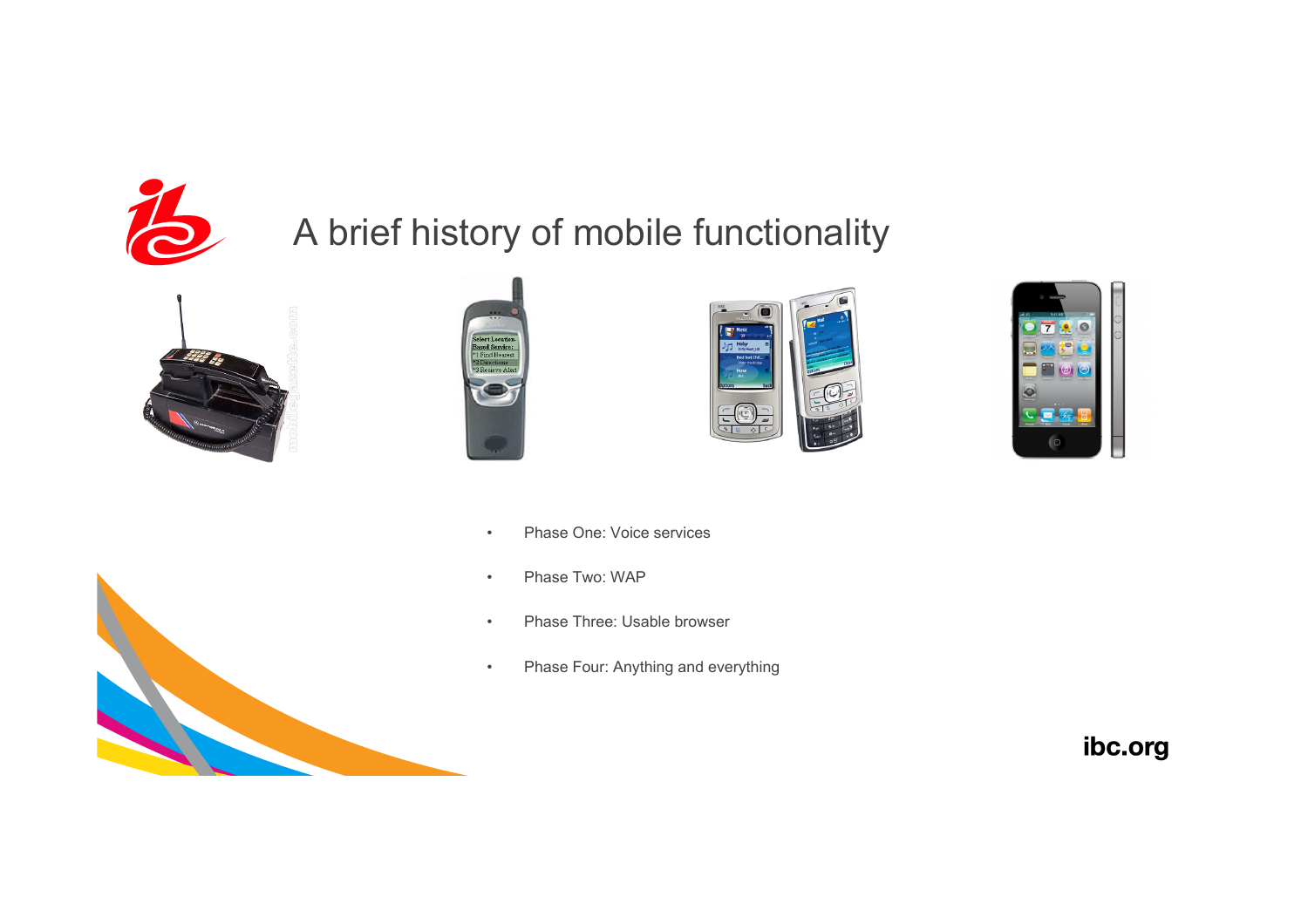

# The role of the mobile phone: the customer

• Phone



- Watch
- Portable instant messaging
- Camera
- Music player
- GPS

**The challenge for the operator** 

• Can we make the mobile relevant to our three screen proposition and make the customer more sticky?



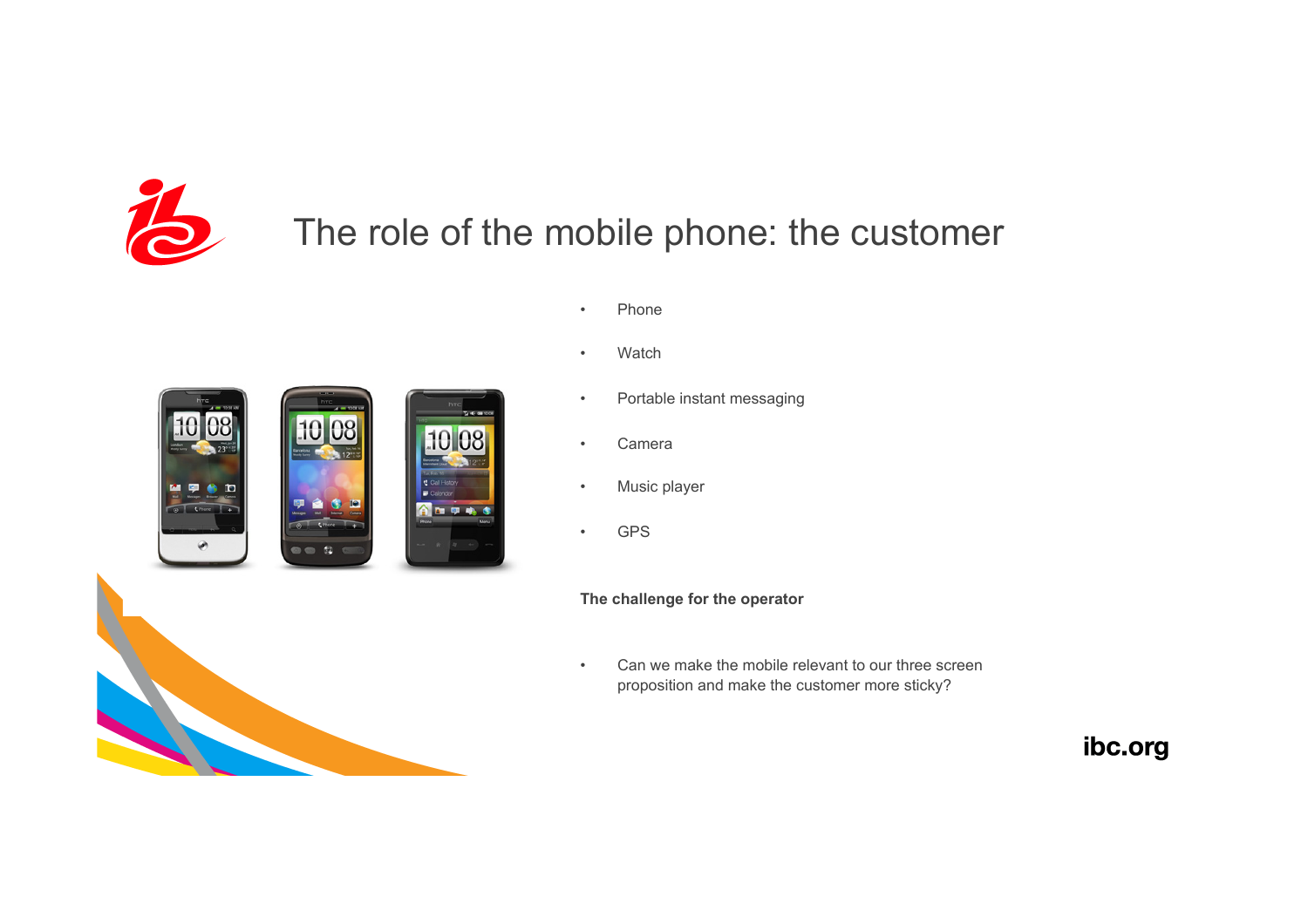

## The role of the mobile phone: the TV operator

#### **Mobile TV**

- All content on all screens sounds great but is costly and does not necessarily reflect customer usage
- Relevant, supportive content to the mobile: short form, trailers, promos, short form, news
- Content supports the TV proposition

#### **Mobile Apps**

- Extend the TV proposition functionality to the mobile both in the home and outside
- Home: remote control of StB, wifi streaming of PVR content?
- Outside: EPG and PVR setting with conflict management, VoD Store browsing with purchase for later viewing on TV

#### **Three screen Advertising**

- Generates ancillary revenue across the screens
- TV viewing data can enable personalised advertising



Extending the core TV proposition to the mobile with appropriate content and applications will make the customer more sticky